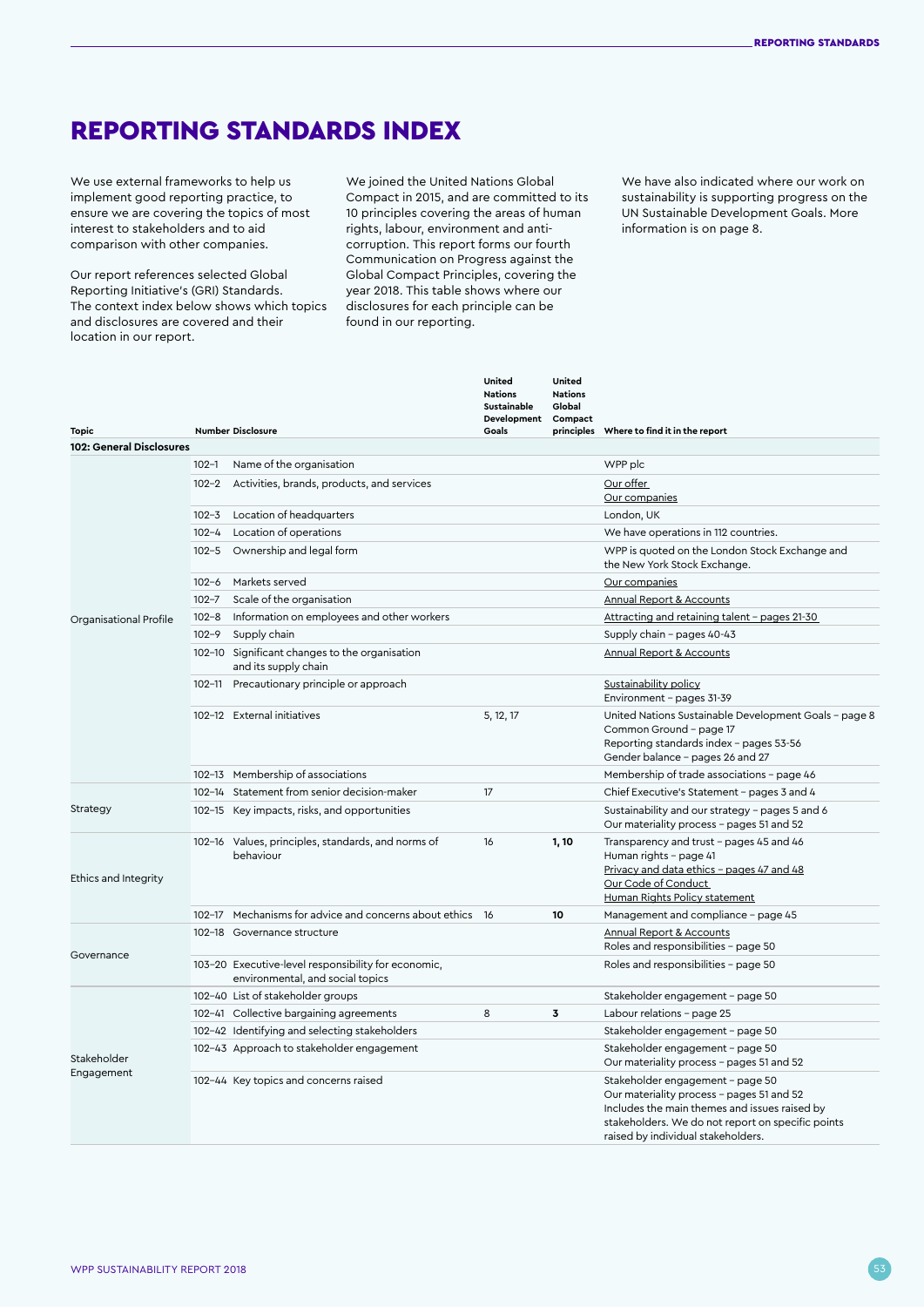|                           |           |                                                                                         | United<br><b>Nations</b><br>Sustainable<br>Development | United<br><b>Nations</b><br>Global<br>Compact |                                                                                                                                                                                                                                                                                                                                                                                                                                                                                                                                                                                                                                                                                                                                                                                                                                                                                                                                                                                                                                                                                                                                                                                                                                                                                                                                                                                                                                                                                                                                                                           |
|---------------------------|-----------|-----------------------------------------------------------------------------------------|--------------------------------------------------------|-----------------------------------------------|---------------------------------------------------------------------------------------------------------------------------------------------------------------------------------------------------------------------------------------------------------------------------------------------------------------------------------------------------------------------------------------------------------------------------------------------------------------------------------------------------------------------------------------------------------------------------------------------------------------------------------------------------------------------------------------------------------------------------------------------------------------------------------------------------------------------------------------------------------------------------------------------------------------------------------------------------------------------------------------------------------------------------------------------------------------------------------------------------------------------------------------------------------------------------------------------------------------------------------------------------------------------------------------------------------------------------------------------------------------------------------------------------------------------------------------------------------------------------------------------------------------------------------------------------------------------------|
| Topic                     |           | <b>Number Disclosure</b>                                                                | Goals                                                  |                                               | principles Where to find it in the report                                                                                                                                                                                                                                                                                                                                                                                                                                                                                                                                                                                                                                                                                                                                                                                                                                                                                                                                                                                                                                                                                                                                                                                                                                                                                                                                                                                                                                                                                                                                 |
|                           |           | 102-45 Entities included in the consolidated financial<br>statements                    |                                                        |                                               | About our reporting - page 52<br><b>Annual Report &amp; Accounts</b><br>Our sustainability data covers all subsidiaries of the<br>Company. A subsidiary is an entity which we control<br>and/or in which we have a majority shareholding.<br>Associates and joint ventures, where the Company<br>may have influence or joint control, but not outright<br>control, are not included. Data in our financial reporting<br>will include associate companies not covered in our<br>sustainability data.                                                                                                                                                                                                                                                                                                                                                                                                                                                                                                                                                                                                                                                                                                                                                                                                                                                                                                                                                                                                                                                                       |
|                           |           | 102-46 Defining report content and topic Boundaries                                     | 12                                                     |                                               | Our materiality process - pages 51 and 52                                                                                                                                                                                                                                                                                                                                                                                                                                                                                                                                                                                                                                                                                                                                                                                                                                                                                                                                                                                                                                                                                                                                                                                                                                                                                                                                                                                                                                                                                                                                 |
|                           |           | 102-47 List of material topics                                                          | 12                                                     |                                               | Our materiality process - pages 51 and 52                                                                                                                                                                                                                                                                                                                                                                                                                                                                                                                                                                                                                                                                                                                                                                                                                                                                                                                                                                                                                                                                                                                                                                                                                                                                                                                                                                                                                                                                                                                                 |
| <b>Reporting Practice</b> |           | 102-48 Restatements of information<br>102-49 Changes in reporting                       |                                                        |                                               | Following the adoption of IFRS 15, the Company's<br>2017 and 2016 reported revenue figures have been<br>restated. This impacts the reporting of the proportion<br>of revenue that comes from clients who engage with us<br>on sustainability and our carbon emissions per unit of<br>reported revenue for the restated years. The proportion<br>of revenue that comes from clients who engage with us<br>on sustainability has been revised to 13.4% (from 14%) for<br>2017, and 11.0% (from 11.4%) for 2016. As outlined under<br>102-49, our carbon emissions methodology was updated<br>in 2018. The new figures utilise the restated revenue<br>figures. Please see our Annual Report & Accounts for a<br>summary of the restatement.<br>After meeting our 2020 carbon emissions reduction<br>target in 2017 we reviewed our methodology for<br>estimating carbon emissions and set a new emissions<br>reduction target. As part of this review, we adopted<br>full market-based scope 2 reporting. This includes the<br>use of residual mix emissions factors in markets where<br>we consume renewable energy. In addition, we had<br>previously estimated scope 3 emissions by adding<br>15% onto our total emissions. We no longer make<br>this estimate as the methodology behind it lacked<br>verifiability. Our new per head emissions reduction<br>target encompasses our scope 1 and 2 emissions only. It<br>is based on a science-based target setting methodology.<br>It is our aim to expand scope 3 reporting and set targets<br>for material categories. |
|                           |           | 102-50 Reporting period                                                                 |                                                        |                                               | About our reporting - page 52                                                                                                                                                                                                                                                                                                                                                                                                                                                                                                                                                                                                                                                                                                                                                                                                                                                                                                                                                                                                                                                                                                                                                                                                                                                                                                                                                                                                                                                                                                                                             |
|                           |           | 102-51 Date of most recent report                                                       | 12                                                     |                                               | Sustainability reporting centre                                                                                                                                                                                                                                                                                                                                                                                                                                                                                                                                                                                                                                                                                                                                                                                                                                                                                                                                                                                                                                                                                                                                                                                                                                                                                                                                                                                                                                                                                                                                           |
|                           |           | 102-52 Reporting cycle                                                                  | 12                                                     |                                               | About our reporting - page 52                                                                                                                                                                                                                                                                                                                                                                                                                                                                                                                                                                                                                                                                                                                                                                                                                                                                                                                                                                                                                                                                                                                                                                                                                                                                                                                                                                                                                                                                                                                                             |
|                           |           | 102-53 Contact point for questions regarding the report                                 |                                                        |                                               | Sustainability contacts                                                                                                                                                                                                                                                                                                                                                                                                                                                                                                                                                                                                                                                                                                                                                                                                                                                                                                                                                                                                                                                                                                                                                                                                                                                                                                                                                                                                                                                                                                                                                   |
|                           |           | 102-54 Claims of reporting in accordance with the<br><b>GRI Standards</b>               |                                                        |                                               | About our reporting - page 52                                                                                                                                                                                                                                                                                                                                                                                                                                                                                                                                                                                                                                                                                                                                                                                                                                                                                                                                                                                                                                                                                                                                                                                                                                                                                                                                                                                                                                                                                                                                             |
|                           |           | 102-55 GRI content index                                                                | 12                                                     |                                               | GRI Index - pages 53-56                                                                                                                                                                                                                                                                                                                                                                                                                                                                                                                                                                                                                                                                                                                                                                                                                                                                                                                                                                                                                                                                                                                                                                                                                                                                                                                                                                                                                                                                                                                                                   |
|                           |           | 102-56 External assurance                                                               | 12                                                     |                                               | Independent Limited Assurance Statement - page 57                                                                                                                                                                                                                                                                                                                                                                                                                                                                                                                                                                                                                                                                                                                                                                                                                                                                                                                                                                                                                                                                                                                                                                                                                                                                                                                                                                                                                                                                                                                         |
| 201: Economic Performance |           |                                                                                         |                                                        |                                               |                                                                                                                                                                                                                                                                                                                                                                                                                                                                                                                                                                                                                                                                                                                                                                                                                                                                                                                                                                                                                                                                                                                                                                                                                                                                                                                                                                                                                                                                                                                                                                           |
| Economic Performance      | 201       | Management approach<br>GRI 103: Management approach                                     | 8                                                      |                                               | Roles and responsibilities - page 50<br>Attracting and retaining talent - who's in<br>charge? - page 21                                                                                                                                                                                                                                                                                                                                                                                                                                                                                                                                                                                                                                                                                                                                                                                                                                                                                                                                                                                                                                                                                                                                                                                                                                                                                                                                                                                                                                                                   |
|                           | $201 - 1$ | Direct economic value generated and distributed 8                                       |                                                        |                                               | Annual Report & Accounts - Financial statements<br>Quantifying our impacts - page 7                                                                                                                                                                                                                                                                                                                                                                                                                                                                                                                                                                                                                                                                                                                                                                                                                                                                                                                                                                                                                                                                                                                                                                                                                                                                                                                                                                                                                                                                                       |
|                           |           | 201-2 Financial implications and other risks and<br>opportunities due to climate change | 8, 13                                                  |                                               | Governance, strategy and risk management<br>disclosures for the Taskforce on Climate-related<br><b>Financial Disclosures</b>                                                                                                                                                                                                                                                                                                                                                                                                                                                                                                                                                                                                                                                                                                                                                                                                                                                                                                                                                                                                                                                                                                                                                                                                                                                                                                                                                                                                                                              |
|                           |           | 202-2 Proportion of senior management hired from the<br>local community                 | 8, 10                                                  |                                               | Diversity and inclusion - page 26                                                                                                                                                                                                                                                                                                                                                                                                                                                                                                                                                                                                                                                                                                                                                                                                                                                                                                                                                                                                                                                                                                                                                                                                                                                                                                                                                                                                                                                                                                                                         |
|                           | $203 - 1$ | Infrastructure investments and services supported 8, 11, 17                             |                                                        |                                               | We provide pro bono services, donate money to charity<br>and negotiate free media space on behalf of pro bono<br>clients which can have a positive social impact.<br>Quantifying our impacts - page 7                                                                                                                                                                                                                                                                                                                                                                                                                                                                                                                                                                                                                                                                                                                                                                                                                                                                                                                                                                                                                                                                                                                                                                                                                                                                                                                                                                     |
|                           |           | 203-2 Significant indirect economic impacts                                             | 8                                                      |                                               | Quantifying our impacts - page 7                                                                                                                                                                                                                                                                                                                                                                                                                                                                                                                                                                                                                                                                                                                                                                                                                                                                                                                                                                                                                                                                                                                                                                                                                                                                                                                                                                                                                                                                                                                                          |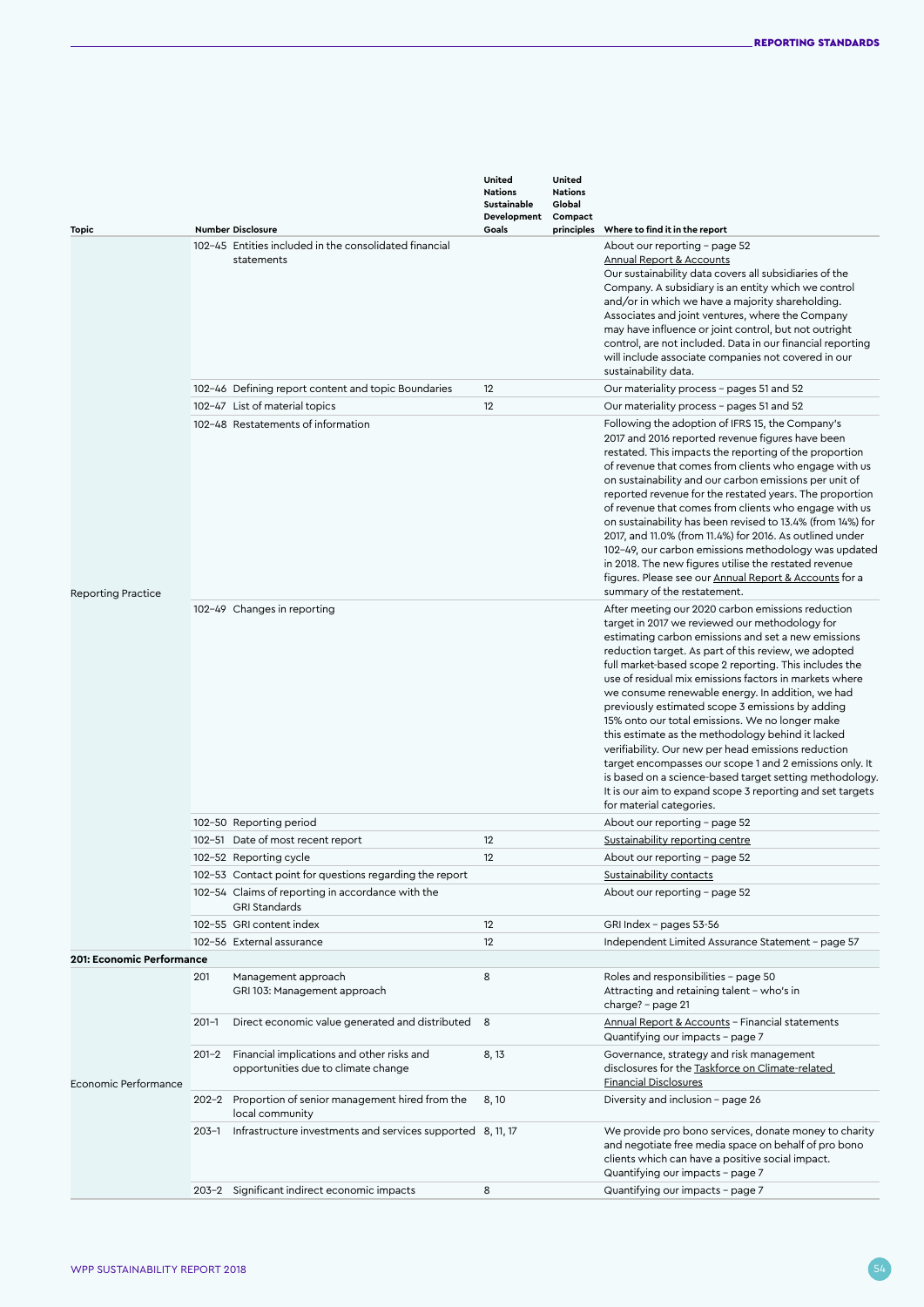|                                       |           |                                                                                              | United<br><b>Nations</b><br>Sustainable<br>Development | United<br><b>Nations</b><br>Global<br>Compact |                                                                                                                                                                                                             |
|---------------------------------------|-----------|----------------------------------------------------------------------------------------------|--------------------------------------------------------|-----------------------------------------------|-------------------------------------------------------------------------------------------------------------------------------------------------------------------------------------------------------------|
| Topic                                 |           | <b>Number Disclosure</b>                                                                     | Goals                                                  |                                               | principles Where to find it in the report                                                                                                                                                                   |
|                                       | 205       | Management approach                                                                          | 16                                                     | 10                                            | Management and compliance - page 45                                                                                                                                                                         |
| Anti-corruption                       | $205 - 1$ | GRI 103: Management approach<br>205-2 Operations assessed for risks related to corruption 16 | 16                                                     | 10<br>10                                      | Associates, affiliates and acquisitions - page 45                                                                                                                                                           |
|                                       |           | 205-3 Communication and training about anti-corruption 16                                    |                                                        | 10                                            | Transparency and trust - pages 45 and 46<br>Our Code of Conduct - page 45                                                                                                                                   |
|                                       |           | policies and procedures                                                                      |                                                        |                                               |                                                                                                                                                                                                             |
| <b>301: Environmental Performance</b> |           |                                                                                              |                                                        |                                               |                                                                                                                                                                                                             |
|                                       | 302       | Management approach<br>GRI 103: Management approach                                          | 7, 12, 13                                              | 8                                             | Environment - who's in charge? - page 31<br>Governance, strategy and risk management (disclosures<br>for the Taskforce on Climate-related Financial<br>Disclosures)                                         |
| Energy                                | $302 - 1$ | Energy consumption within the organisation                                                   | 7, 8, 11, 12, 13 8                                     |                                               | Carbon emissions statement 2018<br>Environment - performance in 2018 - page 34                                                                                                                              |
|                                       |           | 302-2 Energy consumption outside of the organisation                                         | 7, 8, 12, 13                                           | 8                                             | Air travel and offsetting - page 36                                                                                                                                                                         |
|                                       |           | 302-3 Energy intensity                                                                       | 7, 8, 12, 13                                           | 8                                             | Environment - performance in 2018 - page 34                                                                                                                                                                 |
|                                       |           | 302-4 Reduction of energy consumption                                                        | 7, 8, 11, 12, 13                                       |                                               | Reducing energy use from our buildings and IT - page 35                                                                                                                                                     |
|                                       |           | 302-5 Reductions in energy requirements of products<br>and services                          | 7, 8, 12, 13                                           | 8,9                                           | Value chain emissions - page 37                                                                                                                                                                             |
| Emissions                             | 305       | Management approach<br>GRI 103: Management approach                                          | 7, 13                                                  | 8                                             | Environment - who's in charge? - page 31<br>Governance, strategy and risk management (disclosures<br>for the Taskforce on Climate-related Financial<br>Disclosures)                                         |
|                                       | $305 - 1$ | Direct (Scope 1) GHG emissions                                                               | 7, 13                                                  | 8                                             | Our climate strategy - page 32<br>Carbon emissions statement 2018<br>Independent verification statement - page 57<br>This data is externally assured.                                                       |
|                                       |           | 305-2 Energy indirect (Scope 2) GHG emissions                                                | 7, 13                                                  | 8                                             | Our climate strategy – page 32<br>Carbon emissions statement 2018<br>Independent verification statement - page 57<br>This data is externally assured.                                                       |
|                                       |           | 305-3 Other indirect (Scope 3) GHG emissions                                                 | 7, 13                                                  | 8                                             | Our climate strategy - page 32<br>Carbon emissions statement 2018<br>Value chain emissions - page 37<br>Independent verification statement - page 57<br>Data for business air travel is externally assured. |
|                                       |           | 305-4 GHG emissions intensity                                                                | 7, 13                                                  | 8                                             | Our climate strategy - page 32<br>Carbon emissions statement 2018                                                                                                                                           |
|                                       |           | 305-5 Reduction of GHG emissions                                                             | 7, 13                                                  | 8,9                                           | Our climate strategy - page 32<br>Carbon emissions statement 2018<br>Reducing energy use from our buildings and IT - page 35<br>Renewable energy - page 36<br>The People's Seat - page 33                   |
|                                       | 306       | Management approach<br>GRI 103: Management approach                                          | 8, 12                                                  | 8                                             | Environment - who's in charge? - page 31                                                                                                                                                                    |
| <b>Effluents and Waste</b>            |           | 306-2 Waste by type and disposal method                                                      | 8, 12, 15                                              | 8                                             | Waste and resources - page 37<br>Independent verification statement - page 57<br>Waste to recycling data is externally assured                                                                              |
| Supplier Environmental<br>Assessment  | 308       | Management approach<br>GRI 103: Management approach                                          | 12                                                     | 8                                             | Environment - who's in charge? - page 31<br>Supply chain - who's in charge? - page 40                                                                                                                       |
|                                       | $308 - 1$ | New suppliers that were screened using<br>environmental criteria                             | 12                                                     | 8                                             | Supplier selection - pages 40 and 41                                                                                                                                                                        |
|                                       |           | 308-2 Negative environmental impacts in the supply<br>chain and actions taken                | 12                                                     | 8,9                                           | Value chain emissions - page 37                                                                                                                                                                             |
| 400: Social Performance               |           |                                                                                              |                                                        |                                               |                                                                                                                                                                                                             |
|                                       | 401       | Management approach<br>GRI 103: Management approach                                          | 8                                                      |                                               | Attracting and retaining talent - who's<br>in charge? - page 21                                                                                                                                             |
| Employment                            | 401-3     | Parental leave                                                                               | 5, 8                                                   |                                               | Flexible working and parental leave - page 28<br>Women returning to work after maternity<br>leave - page 28                                                                                                 |